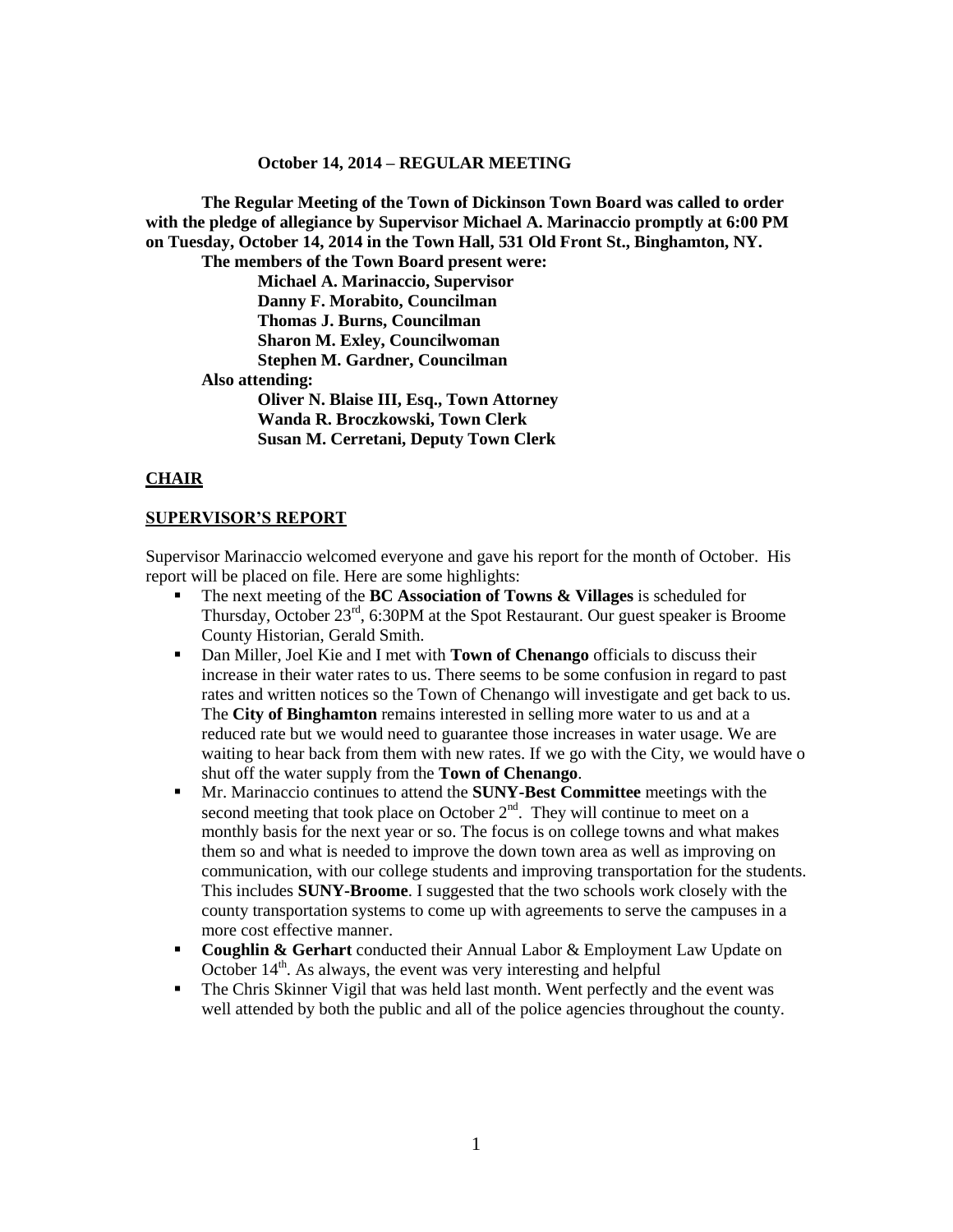### **SUPERVISOR'S REPORT (continued)**

- Mr. Marinaccio attended the **Citizen Preparedness Training Program** held on September  $27<sup>th</sup>$  at the SUNY-Broome campus. This event was very well attended.
- Supervisor Marinaccio is still working on the Libous State Grant. They accepted the installation of automatic entry doors and/or the construction of a canopy along our two sides of the town hall.
- As mentioned at our work session last week, we have reduced spending for the highway department by \$250K for 2015. This was done after the preliminary budget was submitted. We will continue to look in other areas of spending to see if we can further reduce spending.
- Mr. Marinaccio stated a resident of Chenango Shores received a call to receive free siding. A scam. Unfortunately she gave out her age and she lives alone. Just a reminder to all of us to never divulge personal information to any caller.
- The **Broome County Correctional** facility will be making repairs and requires a letter of agreement from the Town Supervisor with copies to board and attorney.
- Resident reported that at 16 Francis Street had several arrests and lots of problems there.
- **NYSEG** warning letters-None
- Code violations 6 Code violations of various degrees; tall weeds, junk and abandoned vehicles to missing siding and broken windows.
- Dog Control Officer's report Supervisor Marinaccio received the monthly report for both the Village and our Town. Unlicensed dogs, stray dogs, missing dogs, abandoned puppy, dog sitting in the middle of a street, wild animal reports, pit bull not on a leash, barking dogs.

## **PUBLIC COMMENTS**

Supervisor Marinaccio opened up the meeting for public comments. No one came forward.

## **APPROVAL OF MINUTES**

On a motion by Councilwoman Exley seconded by Councilman Morabito to approve the Work Session and Regular Meeting Minutes September 8 , 2014. All in favor. Vote -5 Ayes, Nays-0.

### **ABSTRACTS for Voucher #10**

Abstract Summary of Audited Vouchers for Funds respectively in the amount of \$291,457.83. On Motion from Councilman Gardner, seconded by Councilwoman Exley to approve. Vote  $Ayes - 5$ , Nays  $-0$ .

> Supervisor Marinaccio voting Aye Councilman Morabito voting Aye Councilman Burns voting Aye Councilwoman Exley voting Aye Councilman Gardner voting Aye

Unanimously passed and noted as duly adopted.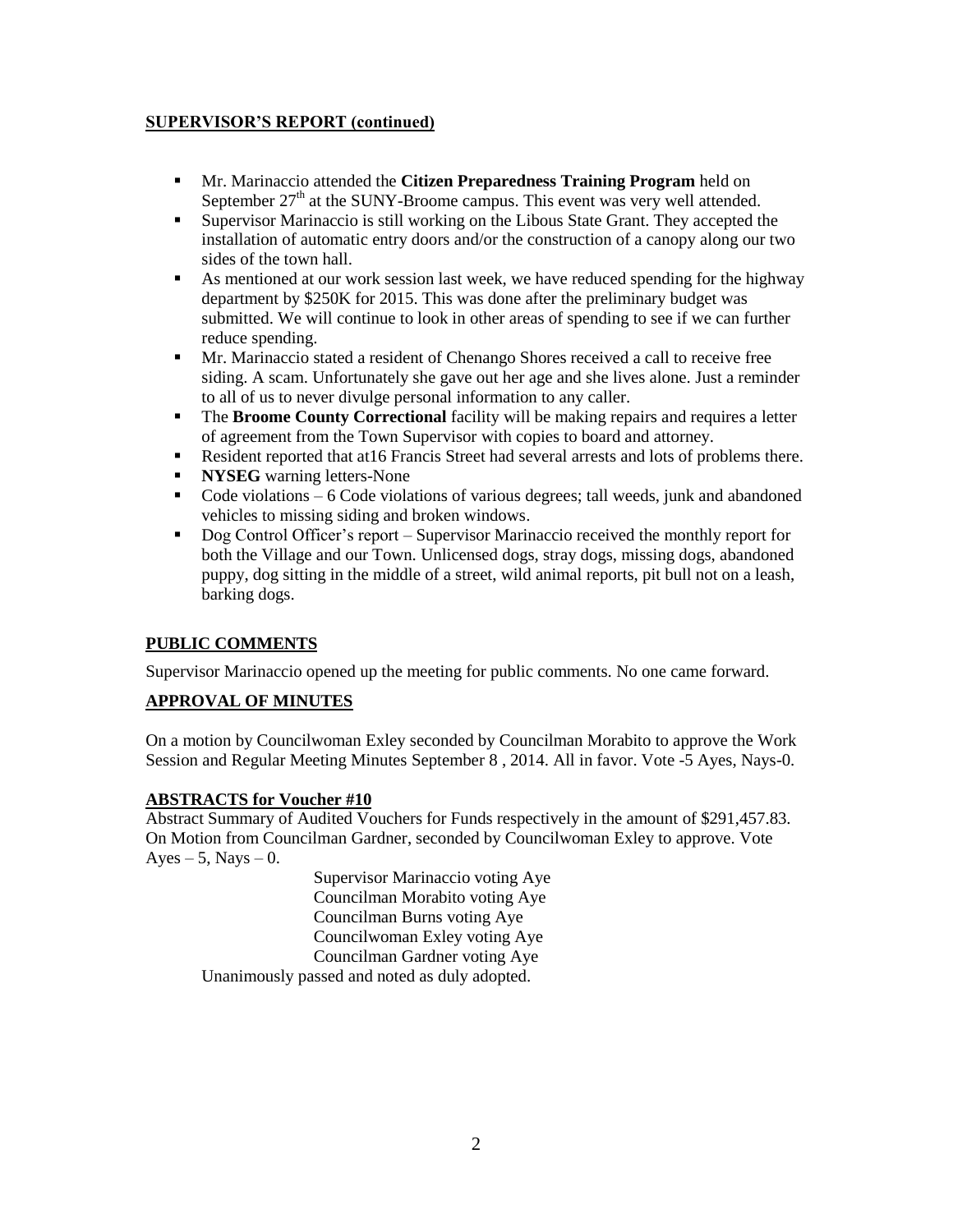#### **ATTORNEY**

#### **RESOLUTION 2014-50**

The following Resolution was offered by Councilman Morabito, who moved its adoption, seconded by Councilman Burns.

BE IT RESOLVED, by the Town Board of the Town of Dickinson, Broome County, New York as follows: **Schedule a Public Hearing for Village of Port Dickinson Fire Protection District No. 3 for Monday November 3rd.** Supervisor Marinaccio believes there is a small increase.

The question of adoption of the foregoing Resolution was duly put to a vote on roll call which resulted as follows: All in favor. Vote  $Ayes - 5$ , Nays  $- 0$ .

> Supervisor Marinaccio voting Aye Councilman Morabito voting Aye Councilman Burns voting Aye Councilwoman Exley voting Aye Councilman Gardner voting Aye

All in favor.

#### **RESOLUTION 2014-51**

The following Resolution was offered by Councilwoman Exley, who moved its adoption, seconded by Councilman Gardner.

BE IT RESOLVED, by the Town Board of the Town of Dickinson, Broome County, New York as follows: **Schedule joint special meeting and public hearing with Town of Chenango regarding annexation of 932 Upper Front Street to Town of Chenango –** November 24<sup>th</sup>. Supervisor Marinaccio stated the meeting begins at 7:00PM and the Public Hearing is scheduled at 7:05PM. It will be published in the Press on Friday, October 24, 2014, 30 days prior to the hearing. Surrounding residents will be mailed a letter along with the meeting notice. A simple majority vote will be required can be completed within 90 days.

The question of adoption of the foregoing Resolution was duly put to a vote on roll call which resulted as follows: All in favor. Vote  $Ayes - 5$ , Nays  $- 0$ .

> Supervisor Marinaccio voting Aye Councilman Morabito voting Aye Councilman Burns voting Aye Councilwoman Exley voting Aye Councilman Gardner voting Aye

All in favor. Resolution attached.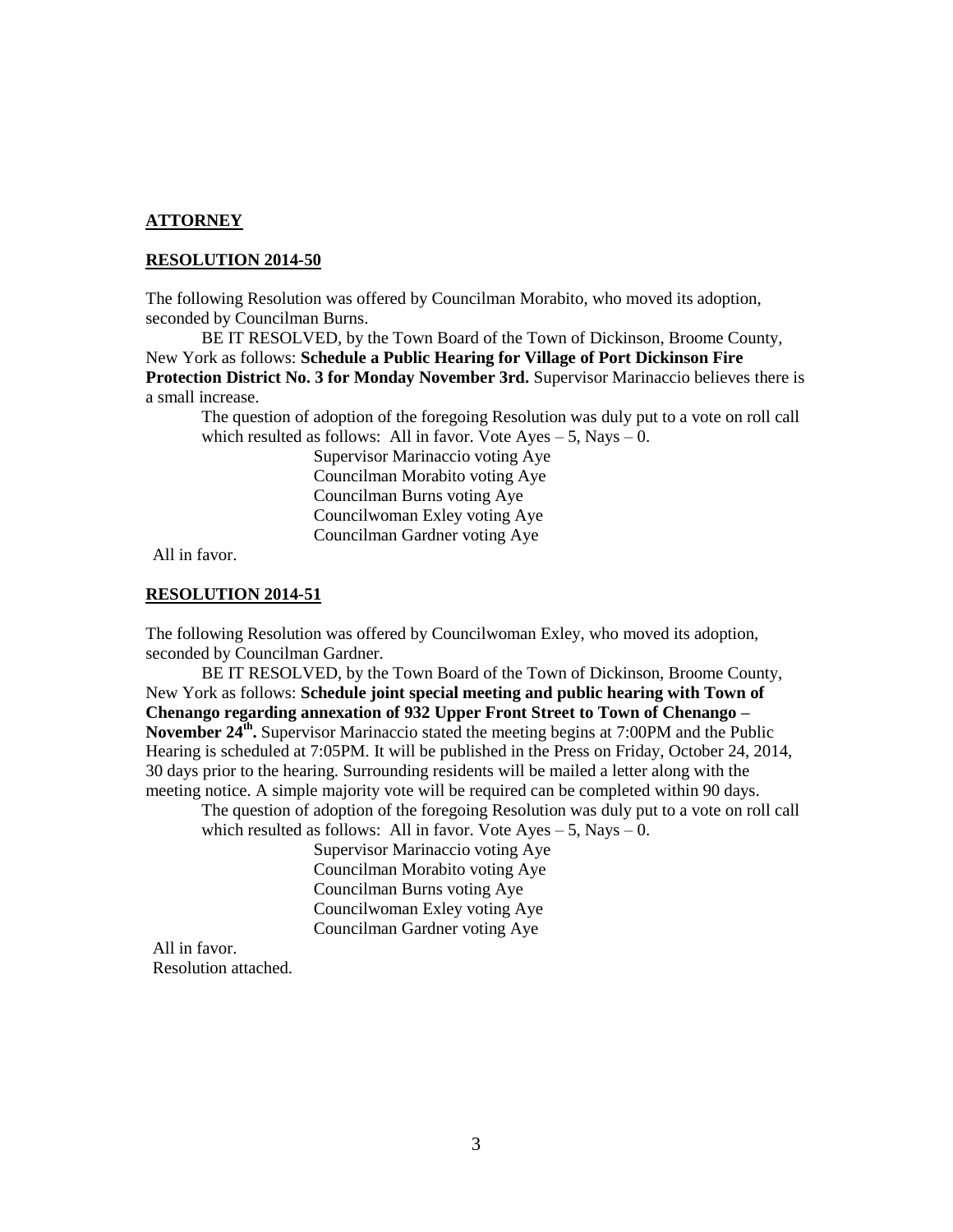## **RESOLUTION 2014-52**

The following Resolution was offered by Councilman Morabito, who moved its adoption, seconded by Councilwoman Exley.

BE IT RESOLVED, by the Town Board of the Town of Dickinson, Broome County, New York as follows: **2015 Budget process & schedule public hearing November 3rd .**

The question of adoption of the foregoing Resolution was duly put to a vote on roll call which resulted as follows: All in favor. Vote  $Ayes - 5$ , Nays  $- 0$ .

Supervisor Marinaccio voting Aye Councilman Morabito voting Aye Councilman Burns voting Aye Councilwoman Exley voting Aye Councilman Gardner voting Aye

All in favor. Resolution attached.

### **HOLD ON RESOLUTION DECLARING MARION STREET PROPERTY AS SURPLUS AND AUTHORIZING TRANSFER TO MR. & MRS. KATUSHA**

Regarding the transfer of the **Marion Street** property, Attorney Blaise spoke to Mr. & Mrs. Katusha's son who was requesting since the trees have come down that the remaining two stumps be ground down and several other conditions be met. Public Works Commissioner Kie had the work completed over the weekend. Mr. Blaise will contact the son once the work has been completed before the board can proceed with the transfer of the property. This resolution will be placed on hold.

### **HOLD ON RESOLUTION FOR RENEWAL OF CHENANGO WATER CONTRACT**

Attorney Blaise and Supervisor Marinaccio recommended a hold on the renewal of the **Town of Chenango** water contract until we meet with the **City of Binghamton** to determine the best rates for the Town. Since there has been much confusion on Town of Chenango rates, Mr. Marinaccio needs to confirm the **Town of Chenango's** water availability and the rates.

### **REVISIONS TO EMPLOYEE HANDBOOK**

Attorney Blaise handed of revisions of the employee handbook to Mr. Kie to examine the policies prior to the November's meeting.

### **SUNY BROOME SMOKING POLICY AND BUTT HUTS**

Supervisor Marinaccio received word the two (2) butt huts for the student smoking are on order. Once they arrive, one will be located near the new dormitory and the second one near the transit bus stop.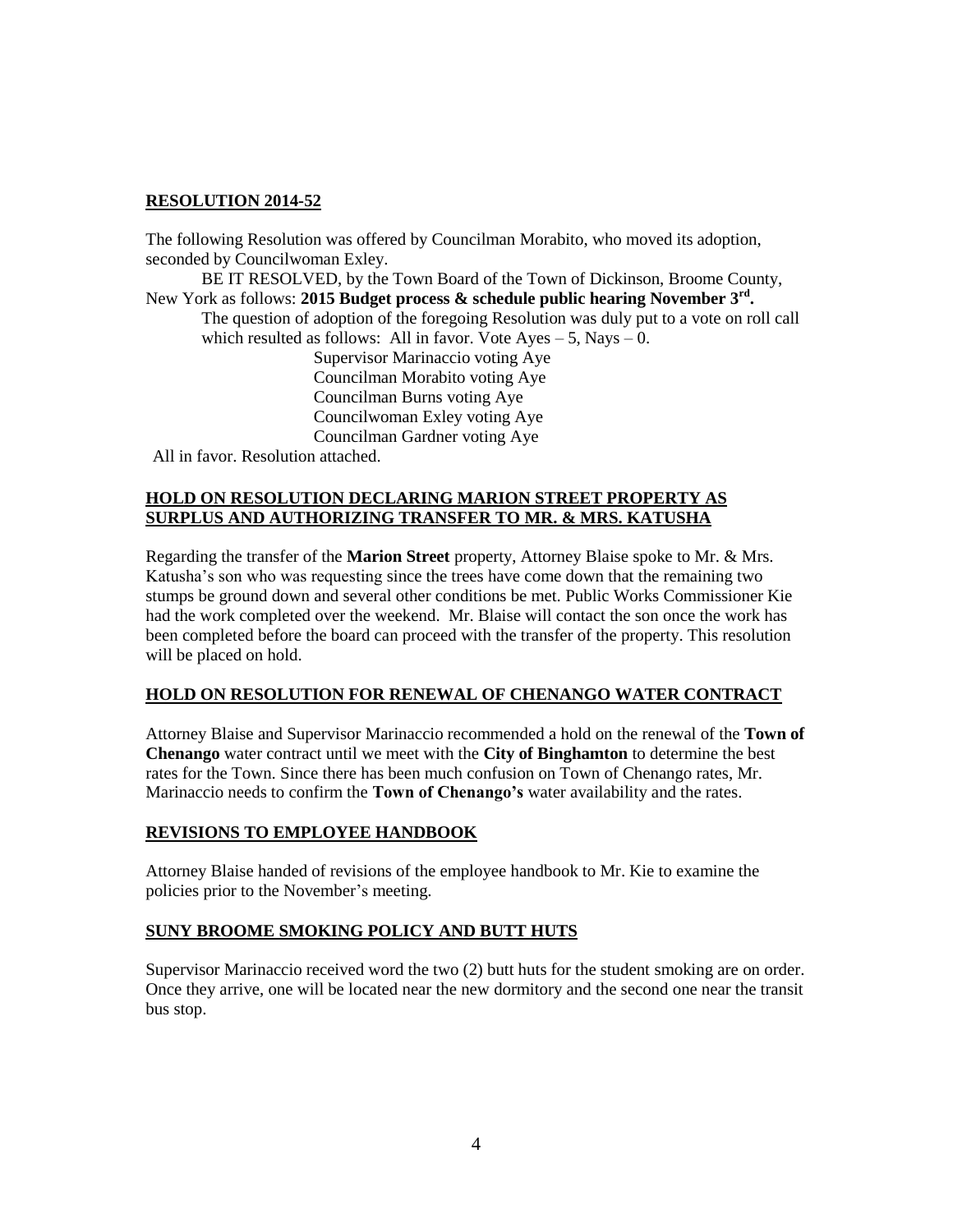## **CMOM WORK TO COMMENCE**

The meeting held here on October 8<sup>th</sup> since the recent **CMOM** contract awarded to Cook's, was chaired by our **Town Engineer** Ron Lake. Representatives of the three public works departments from Dickinson, Port Dickinson and Conklin were present. Testing will begin the week of October  $20^{th}$  in Port Dickinson followed by Dickinson the week of October  $27^{th}$ .

## **PUBLIC WORKS – WATER & HIGHWAY DEPARTMENT**

- 1. Public Works Commissioner Kie has been meeting with Attorney Blaise on the revisions to the **Employee Handbook**. Councilwoman Exley and Councilman Gardner are both on the committee.
- 2. Mr. Kie stated the turn signal on the compactor truck broke and during repair the compactor mechanism became inoperal. It is out of the shop and back on the road.

### **CHAIR**

### **COMMITTEE REPORTS:**

## **PLANNING & ZONING BOARD**

Planning Board meets Monday October  $27<sup>th</sup>$  and is presently working on the **Comprehensive Plan**.

Zoning Board - None

### **CODE ENFORCEMENT**

### **CODE ENFORCEMENT ISSUES AT 9 FOREST HILLS BOULEVARD UPDATE**

*A lengthy and detailed discussion took place for15 minutes.* 

Code Enforcement Officer Rafferty and Deputy Kie obtained the necessary permission to enter and search the **9 Forest Hills** properties in order to report back the condition of the interior to the board. **Code Enforcement** Rafferty submitted a letter to the property owner's financial institution outlining the deplorable conditions of the property. Rafferty deemed the property condemnable. Supervisor Marinaccio asserted this is the worst he has ever seen. Councilman Burns obtained a quote from **ServPro** for \$85,000 to \$90,000 to get the hope in livable condition. The board's decision is to condemn it now so that in 6 months, April 2015, the demo could be scheduled. Ideally after a cold winter its probable there would be less chance of rodents and infestation.